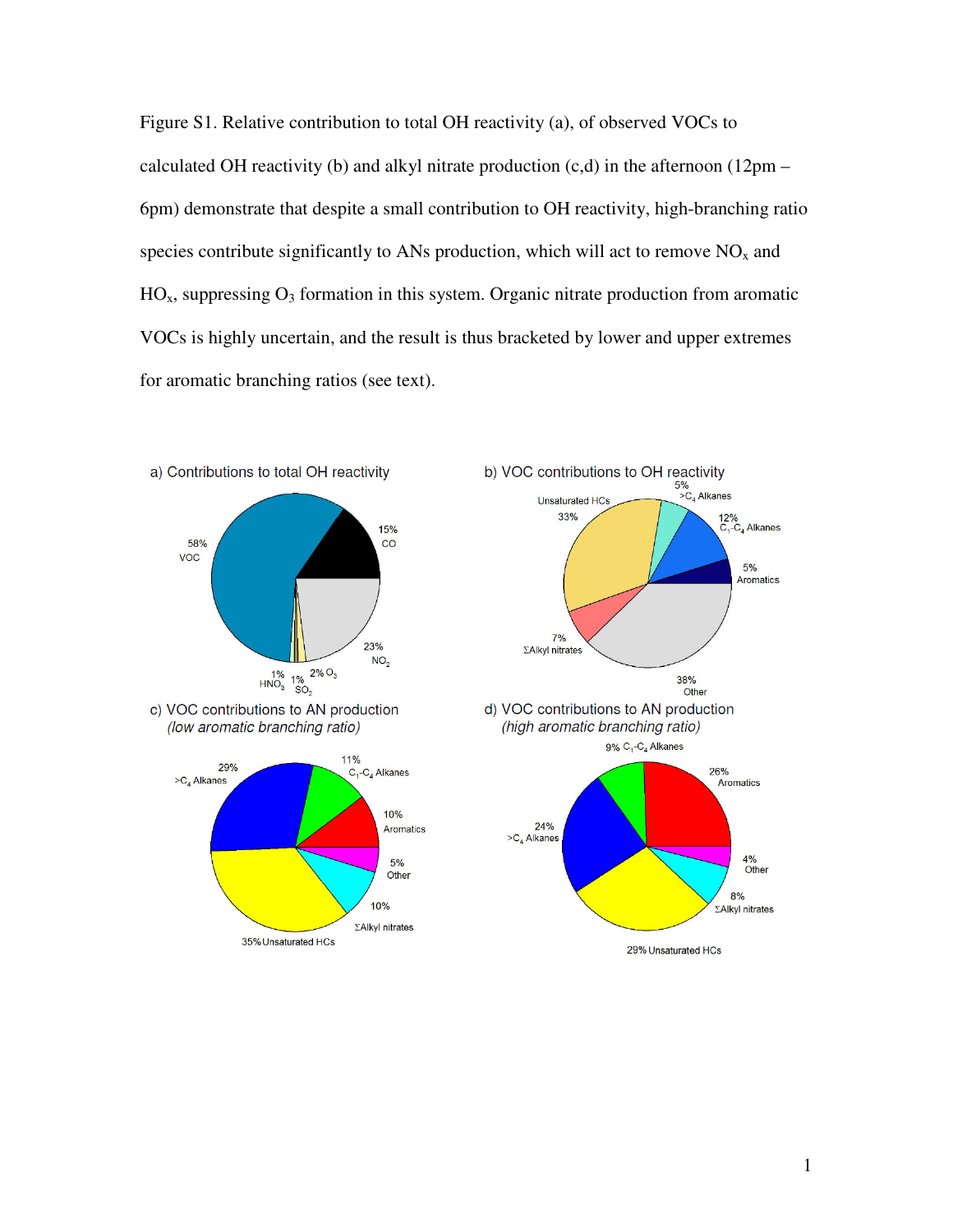Table S1. Speciated ANs precursors observed and estimated for Tecamac, MX during MILAGRO with average afternoon concentration (ppb), branching ratio, rate constant (s<sup>-</sup> <sup>1</sup>), and relative contributions to ANs and  $O_3$  production (see text).

| Species          | Mixing | $\alpha$         | $k_{OH+VOC}$                 | $P_{ANS} (s^{-1})$ | $P_{O3}(s^{-1})$ |
|------------------|--------|------------------|------------------------------|--------------------|------------------|
|                  | Ratio  |                  | $(molec-1 cm3)$              |                    |                  |
|                  | (ppb)  |                  | $s^{-1}$ )                   |                    |                  |
| Methane          | 1903   | 0.005            | $6.08E - 15^{(1)}$           | 0.0011             | 0.42             |
| Ethane           | 2.2    | 0.014            | $2.34E-13^{(1)}$             | 0.00019            | 0.026            |
| Ethene           | 1.4    | 0.0086           | $8.61E-12^{(1)}$             | 0.0026             | 0.61             |
| Ethyne           | 2.1    | 0.0086           | $8.07E-13^{(2)}$             | 0.00037            | 0.084            |
| Propane          | 5.7    | 0.036            | $1.07E-12^{(1)}$             | 0.0055             | 0.29             |
| Propene          | 0.42   | 0.015            | $2.66E-11^{(3)}$             | 0.0050             | 0.65             |
| <i>i</i> -butane | 0.77   | 0.02             | $2.31E-12^{(4)}$             | 0.00088            | 0.086            |
| n-Butane         | 2.2    | 0.077            | $2.51E-12^{(2)}$             | 0.011              | 0.26             |
| n-Pentane        | 0.46   | 0.129            | $3.91E-12^{(3)}$             | 0.0042             | 0.057            |
| i-Pentane        | 0.78   | 0.058            | $3.90E-12^{(3)}$             | 0.0036             | 0.12             |
| n-Hexane         | 0.25   | 0.223            | $5.61E-12^{(5)}$             | 0.0065             | 0.045            |
| n-Heptane        | 0.073  | 0.28             | $7.15E-12^{(2)}$             | 0.0029             | 0.015            |
| Cis-2-butene     | 0.020  | 0.037            | $5.70E-11^{(4)}$             | 0.00067            | 0.035            |
| Cis-2-pentene    | 0.0097 | 0.05             | 6.50E- $\overline{11^{(2)}}$ | 0.00057            | 0.021            |
| Methanol         | 3.8    | $\boldsymbol{0}$ | $9.04E-13^{(1)}$             | $\overline{0}$     | 0.14             |
| 1-butene         | 0.040  | 0.025            | $3.17E-11^{(3)}$             | 0.00056            | 0.043            |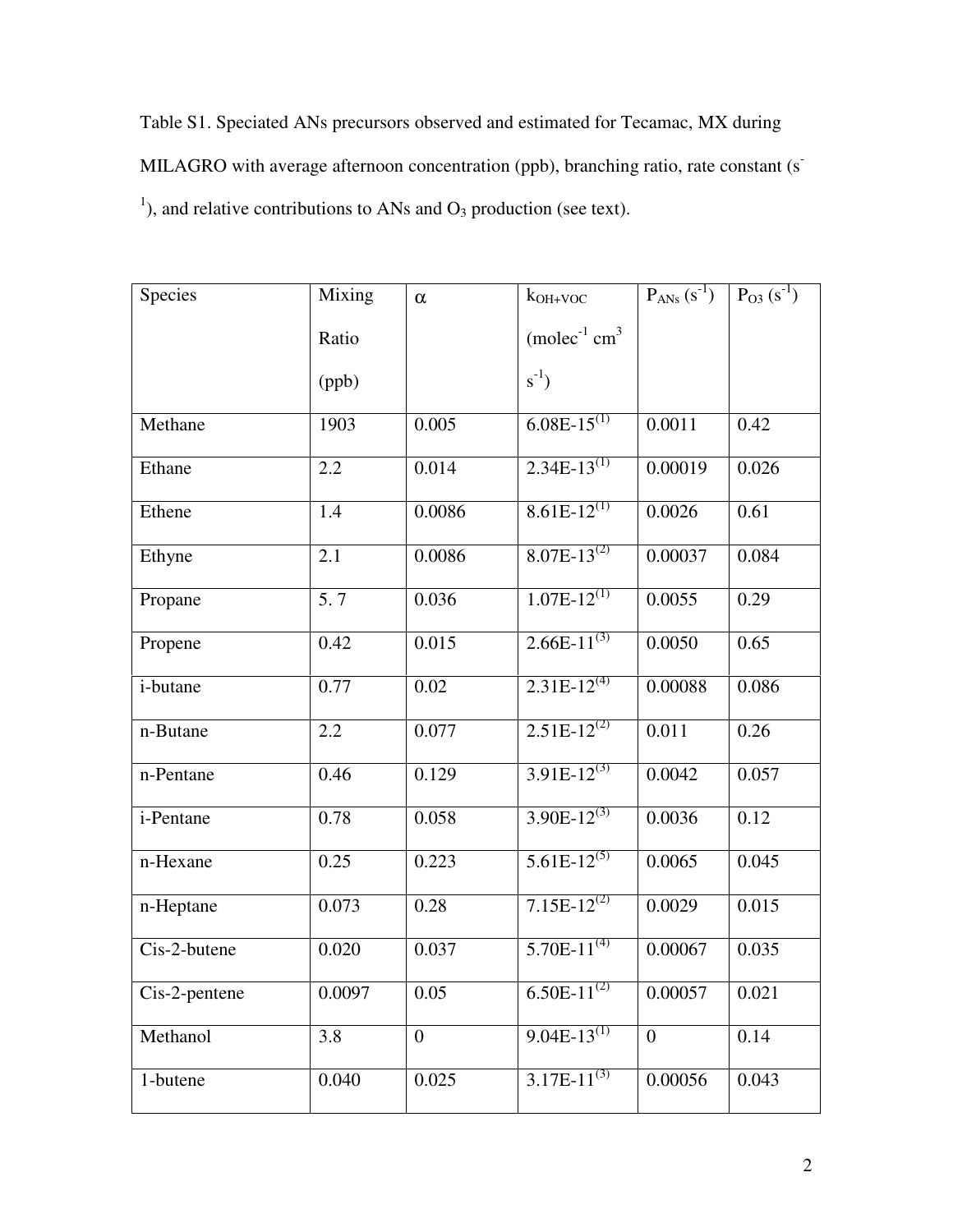| 1-pentene                   | 0.023      | 0.05             | $3.\overline{18E-11^{(3)}}$ | 0.00068        | 0.026   |
|-----------------------------|------------|------------------|-----------------------------|----------------|---------|
| 2-methyl-1-butene           | 0.022      | 0.03             | $6.10E-11^{(6)}$            | 0.00083        | 0.054   |
| 3-methyl-1-butene           | 0.0055     | 0.025            | $3.22E-11^{(6)}$            | 8.25E-05       | 0.0064  |
| Trans-2-butene              | 0.019      | 0.03             | $6.48E-11^{(2)}$            | 0.00080        | 0.052   |
| Trans-2-pentene             | 0.021      | 0.05             | $6.70E-11^{(2)}$            | 0.0012         | 0.046   |
| 2-methyl-2-butene           | 0.024      | 0.05             | $8.79E-11^{(6)}$            | 0.0068         | 0.26    |
| 2-methyl-propene            | 0.14       | 0.02             | $5.20E-11$ **               | 0.0027         | 0.27    |
| Acetaldehyde                | 1.88       | $\boldsymbol{0}$ | $1.39E-11^{(1)}$            | $\overline{0}$ | 1.17    |
| Formaldehyde                | 4.56       | $\overline{0}$   | $8.39E-12^{(1)}$            | $\overline{0}$ | 0.049   |
| Acetone                     | 3.18       | $\overline{0}$   | $1.42E-13^{(7)}$            | $\overline{0}$ | 0.022   |
| CO                          | 270        | $\boldsymbol{0}$ | $2.19E-13^{(1)}$            | $\overline{0}$ | 1.95    |
| <b>Total Alkyl nitrates</b> | 0.66       | 0.05             | $1.60E-11^{(2)}$            | 0.016          | 0.60    |
| Benzene                     | 0.98       | 0.05             | $1.27E-12^{(4)}$            | 0.0015         | 0.057   |
| Toluene                     | 0.90       | 0.08             | $6.21E-12^{(4)}$            | 0.010          | 0.24    |
| C8-benzenes                 | 0.39       | 0.08             | $7.50E-12^{(8)}$            | 0.003792       | 0.087   |
| C9-benezenes                | 0.10       | 0.08             | $7.50E-12^{(8)}$            | 0.00083        | 0.019   |
| C10-benzenes                | 0.039      | 0.08             | $7.50E-12^{(8)}$            | 0.00031        | 0.0072  |
| C11-benzenes                | 0.013      | 0.08             | $7.\overline{50E-12}^{(8)}$ | 1.13e-05       | 0.00026 |
| <b>Butadiene</b>            | $0.016*$   | 0.07             | $6.73E-11^{(3)}$            | 0.0014         | 0.038   |
| 1-hexene                    | $0.0057$ * | 0.07             | $3.70E-11^{(2)}$            | 0.00028        | 0.0074  |
| Propyne                     | 0.058      | 0.01             | $2.97E-12^{(9)}$            | 0.000033       | 0.0065  |
| 2,2-dimethylbutane          | $0.20^*$   | 0.2              | $2.32E-12^{(2)}$            | 0.0017         | 0.014   |
| Cyclopentane                | $0.05^*$   | 0.1              | $5.08E-12^{(2)}$            | 0.00048        | 0.0086  |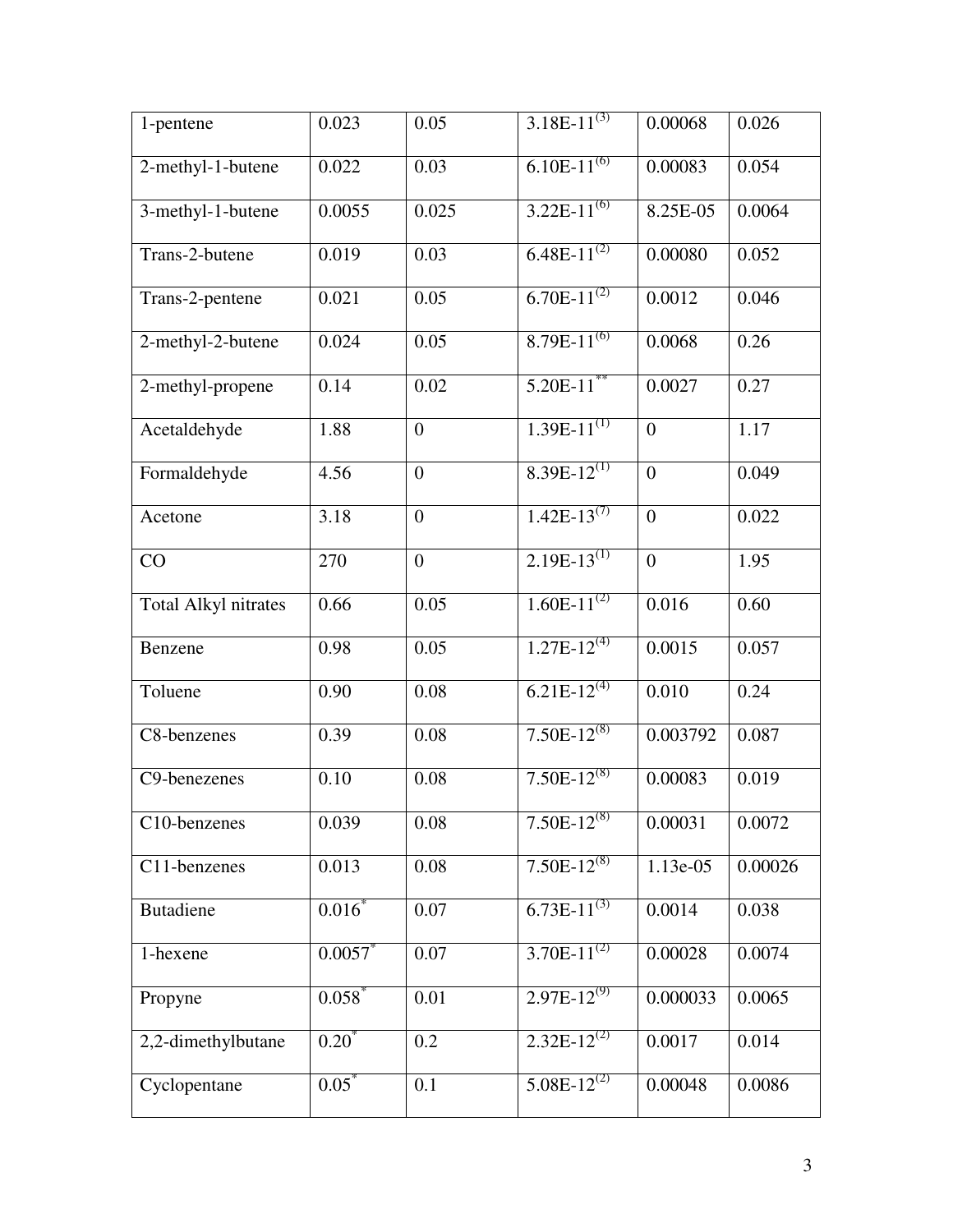| 2,3-dimethyl butane  | $0.17^*$             | 0.14  | $2.\overline{32E-12}^{(10)}$ | 0.00048 | 0.0058 |
|----------------------|----------------------|-------|------------------------------|---------|--------|
| 2-methyl pentane     | $0.32$ <sup>*</sup>  | 0.14  | $5.20E-12^{(5)}$             | 0.0045  | 0.055  |
| 3-methyl pentane     | $0.20^{*}$           | 0.14  | $5.70E-12^{(11)}$            | 0.0030  | 0.037  |
| Methylcyclopentane   | 0.044                | 0.15  | $6.\overline{00E-12}^{(10)}$ | 0.00075 | 0.0085 |
| Cyclohexane          | $0.089^{*}$          | 0.17  | $7.49E-12^{(3)}$             | 0.0021  | 0.021  |
| 2-methylhexane       | 0.18                 | 0.15  | $7.00E-12^{(10)}$            | 0.0035  | 0.040  |
| 2,3-dimethylpentane  | $0.026^{*}$          | 0.15  | $7.00E-12^{(10)}$            | 0.00051 | 0.0058 |
| 3-methylhexane       | $0.14$ <sup>*</sup>  | 0.18  | $7.00E-12^{(10)}$            | 0.0033  | 0.031  |
| i-octane             | $0.15^*$             | 0.25  | $8.70E-12^{(10)}$            | 0.0062  | 0.037  |
| Methylcyclohexane    | $0.019$ <sup>*</sup> | 0.17  | $1.04E-11^{(2)}$             | 0.00065 | 0.0063 |
| 2,5-dimethylhexane   | $0.016*$             | 0.19  | $9.00E-12^{(10)}$            | 0.00053 | 0.0045 |
| 2,4-dimethylhexane   | $0.069*$             | 0.19  | $9.00E-12^{(10)}$            | 0.0022  | 0.019  |
| $2,3,4-$             |                      |       |                              |         |        |
| trimethylpentane     | $0.054$ *            | 0.18  | $9.00E-12^{(10)}$            | 0.0017  | 0.015  |
| N-octane             | $0.040^{*}$          | 0.226 | $8.68E-12^{(2)}$             | 0.0015  | 0.010  |
| Nonane               | 0.035                | 0.05  | $1.02E-11^{(2)}$             | 0.00034 | 0.013  |
| n-decane             | $0.050^*$            | 0.3   | $1.6E-11^{(2)}$              | 0.0033  | 0.015  |
| 2-methylheptane      | 0.026                | 0.25  | $9.00E-12^{(10)}$            | 0.0011  | 0.0065 |
| $1,2,4-$             |                      |       |                              |         |        |
| trimethylcyclohexane | $0.013*$             | 0.2   | $1.00E-11^{(10)}$            | 0.0005  | 0.004  |
| <b>MTBE</b>          | $2.5^*$              | 0.041 | $3.11E-12^{(12)}$            | 0.0060  | 0.28   |
| Styrene              | $0.24^*$             | 0.1   | $5.80E-11^{(2)}$             | 0.026   | 0.47   |
| Total                |                      | 0.036 |                              | 0.16    | 8.98   |